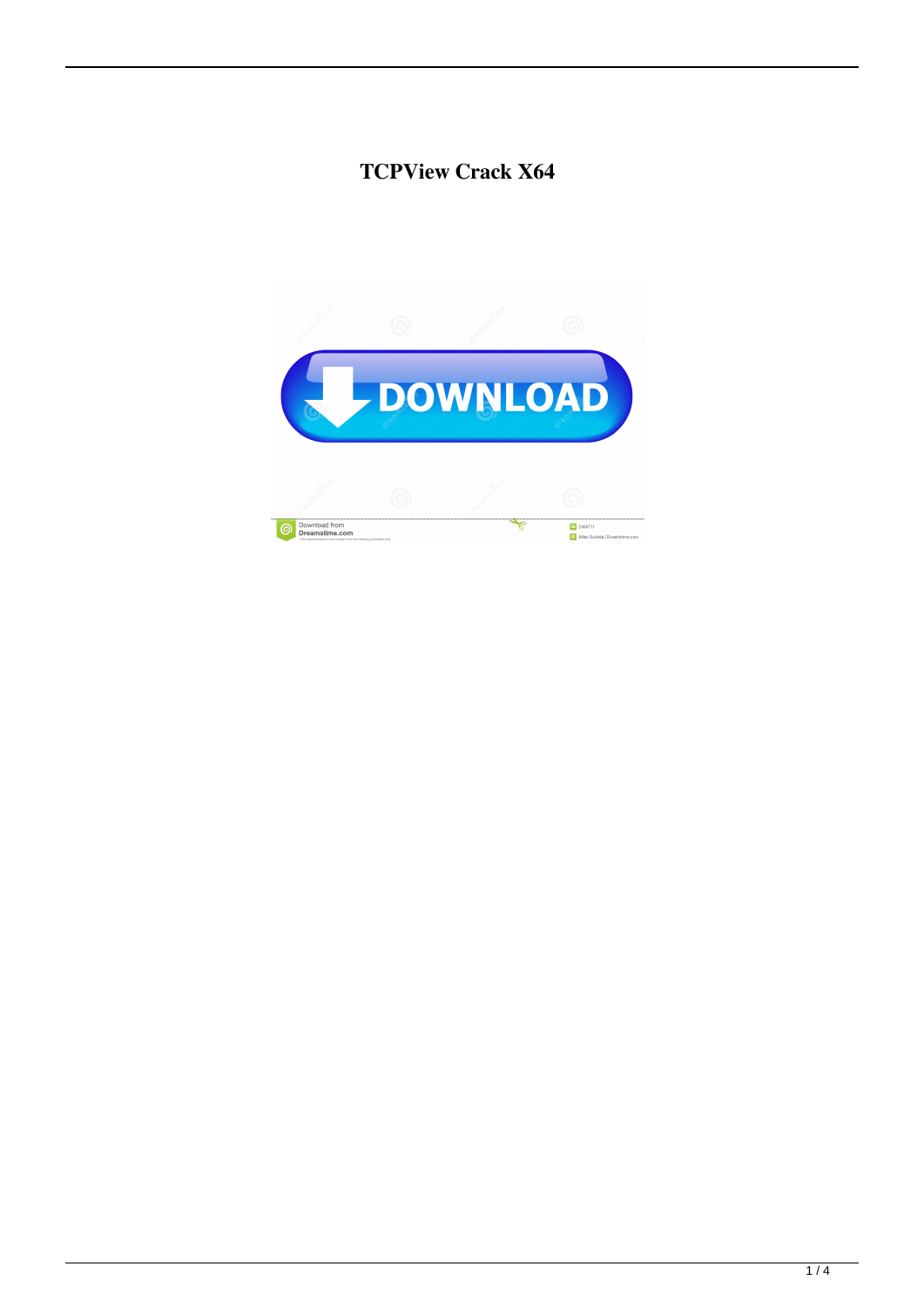### **TCPView Crack+ Free**

TCPView is a simple but effective network monitor, which displays a process' connected TCP and UDP endpoints. If you have an active internet connection, then TCPView will display all of the processes that are currently online. If you don't, then it will display the process list for the network adapter you are using, either Ethernet or WiFi. You can then connect to them using a remote desktop viewer to explore each of them at will. No setup or installation is required and all you need is a Windows PC with either Ethernet or WiFi adapter, a web browser and a little understanding of how network traffic works. Provides a list of active endpoints Finds active TCP and UDP endpoints for each process Fully configurable UI: you can choose which processes to display Advanced Filter function Save results to text file Limits to 20,000 processes To use this app, you first need to go to Start Menu >> Run, and then enter in the command line: ipconfig /all When the cmd shell returns, look for the IP (Internet Protocol) address and the subnet mask that your computer uses. It should look something like this: As shown in the screenshot, I'm running Windows 7 x64 and have an IP address of 169.254.99.128, and a subnet mask of 255.255.0.0. To connect to the connection of this device, you would need to type in the IP address of the connection in your browser or by using a remote desktop viewer like "Remote Desktop Viewer". To connect to the connection of this device, you would need to type in the IP address of the connection in your browser or by using a remote desktop viewer like "Remote Desktop Viewer". @admin: I'll be sure to keep a check on it. To use this app, you first need to go to Start Menu >> Run, and then enter in the command line: ipconfig /all When the cmd shell returns, look for the IP (Internet Protocol) address and the subnet mask that your computer uses. It should look something like this: As shown in the screenshot, I'm running Windows 7 x64 and have an IP address of 169.254.99.128, and a subnet mask of 255.255.0.0. To connect to the connection of this device, you would need to type in the IP address of the connection in

#### **TCPView Crack+ With Serial Key Free Download**

KEYMACRO is a tool designed to help you to quickly generate and edit macros for Microsoft Office. Once a macro is created, you can easily set a keyboard shortcut to the macro and assign this shortcut to an icon. Advanced users can modify a macro to provide a solution to their problems. Through a user friendly interface, you can easily do the following: \* Create macros \* Export macros \* Create custom commands to run macros \* Reorder the macros \* Export and edit templates \* Enable or disable macros \* Control keyboard shortcuts To start working with KEYMACRO, first click "Create & Export macros". Then click "Create a new macro". Then you have to name the macro, choose a location to save it and the action you want it to perform. The macro will be created and saved in the specified location. You can also specify the options you want to work with, so you can modify the macro to your needs. After that you can either save the macro by clicking "Export" or you can modify it by clicking "Edit". Both of these options work the same way. The macros can then be assigned to an icon or a keyboard shortcut. You can assign more than one shortcut to a macro and you can also assign a shortcut to a template or a custom command. In addition to keyboard shortcuts, the program also provides you with the option to assign custom commands, so you can control every macro from any application. Features: \* Create macros \* Export macros \* Create custom commands to run macros \* Reorder macros \* Export and edit templates \* Enable or disable macros \* Control keyboard shortcuts \* Assign macros to keyboard shortcuts \* Assign keyboard shortcuts to custom commands \* Manage macros To start working with KEYMACRO, first click "Create & Export macros". Then click "Create a new macro". Then you have to name the macro, choose a location to save it and the action you want it to perform. The macro will be created and saved in the specified location. You can also specify the options you want to work with, so you can modify the macro to your needs. After that you can either save the macro by clicking "Export" or you can modify it by clicking "Edit". Both of these options work the same way. The macros can then be assigned to an icon or a keyboard shortcut. You can assign more than one shortcut to a macro and you can also assign a shortcut to a template or a custom command. 81e310abbf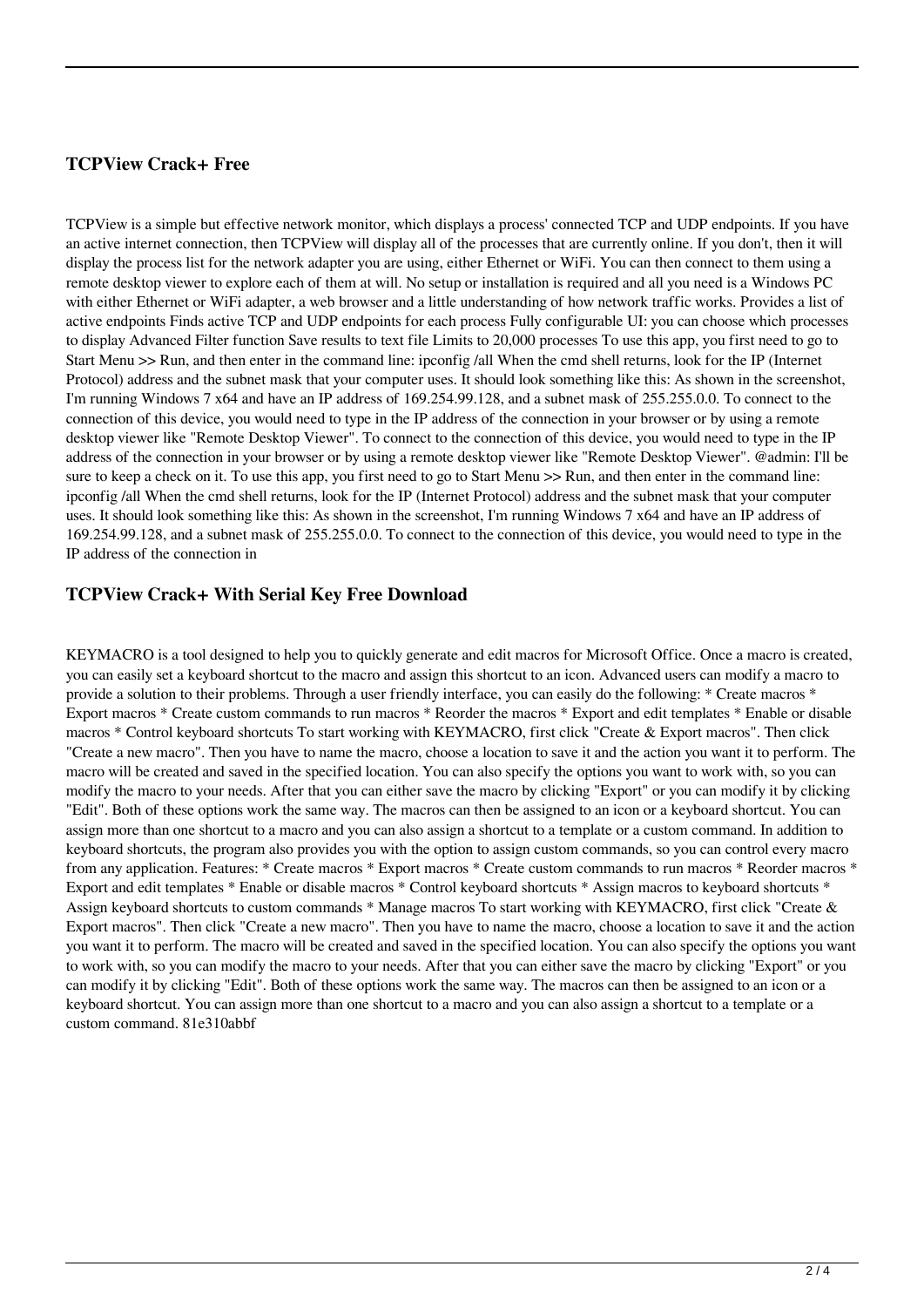## **TCPView Crack + [Latest 2022]**

TCPView is a simple tool for viewing active TCP and UDP connections on a local computer. It provides a convenient window interface for viewing all of these connections. To view a connection, right-click the icon of a connection, select Properties, then select the Details tab. The Connection's details include the following. - Process ID - Application Name - Host Name - Local Address - Local Port - Remote Address - Remote Port - Creating Time - Module Name - Protocol - State - Pause (for connect/disconnect) Actualy even faster, because it's almost free! The most powerful feature of TCPDump is the fact that it's 100% free. Because we're a small community of volunteers, we can offer this service completely free of charge. All you have to do is go to and download it, use it, then send a mail to the author. Or just download and read the help file. Your feedback is appreciated. Xilinx Zynq UltraScale+ MPSoC DDR3 Compatible memory & JTAG UART Debugger Xilinx Zynq UltraScale+ MPSoC Debug interface using microcontroller JTAG Introduction The Xilinx Zynq UltraScale+ MPSoC contains an ARM Cortex-A9 processor and a dual-port JTAG chain. This version of the interface uses the DDR3 memory and JTAG debug interface found on the Zynq UltraScale+ MPSoC instead of the DDR2 and UART interfaces found on previous Zynq UltraScale+ MPSoC versions. The Zynq UltraScale+ MPSoC DDR3 compatible memory and JTAG UART Debugger allows for embedded developers to connect external hardware such as sensors, controllers, and real time clock circuits via a JTAG interface. The Zynq UltraScale+ MPSoC JTAG UART Debugger interfaces can be used to debug any application by leveraging the on-board JTAG chain and DDR3 memory. Additional USB-JTAG Application Programming Interface The Xilinx Zynq UltraScale+ MPSoC DDR3 Compatible memory and JTAG UART Debugger provides a USB-JTAG Application Programming Interface (API). This API enables developers to use the Zynq UltraScale+ MPSoC JTAG UART Debug

#### **What's New In TCPView?**

This is a nice little tool to view the current endpoints and is great when you're wondering why a process keeps attempting to connect to a certain IP address (malware, for example). TCPView enables you to look at the connections in more detail, the port number and protocol as well as the process name. As soon as you download the program and start it you're presented with a window that lists all the running processes that are currently trying to connect to the Internet. Since this is an open source program, you can download the latest build or you can download a pre-compiled binary that you can run without having to install anything. The program supports both TCP and UDP connections and you can view any of them individually or by protocol. The only thing that you're really limited to is the memory available to the program, because it will persistently record the information for each endpoint (I think it's possible to limit this though). You can make your own backups using the default settings but you can also export the results to a text file for easy storage and later examination. \*\*DISCLAIMER\*\* TCPView is free and open source software distributed under the terms of the GNU General Public License version 2 or later. For more information see the GNU GPL. A: You can also use netstat -ano in the terminal. From there you can open the output in any editor. sudo netstat -ano The output shows the applications listening on a port along with the ports that are being used to connect to that port. The program netstat can also show you the port numbers and other information. A: TCPView is a very cool utility, I made my own copy for my own use. I use it when I am looking at connections and if I find something unusual, I do a Process monitor to look at the process causing the problem. The application is good, I'd just recommend that you don't select a lot of programs and keep your computer running for a little while so the results can be viewed. The first time that I ran it on Windows, it ran forever, so I had to kill the processes one by one, and then when I ran it again, it only took a couple of minutes. I hope this helps. We're just about to launch a new update to ARK which will come in a few hours. If you've been keeping up with the latest progress here's a summary of what's coming: Mining has received new difficulty settings: Normal – No difficulty is added Hard – Mining difficulty will increase with time. Progress is similar to Classic mode (5x chance of detection) Invincible – Mining difficulty will increase with time. Progress is